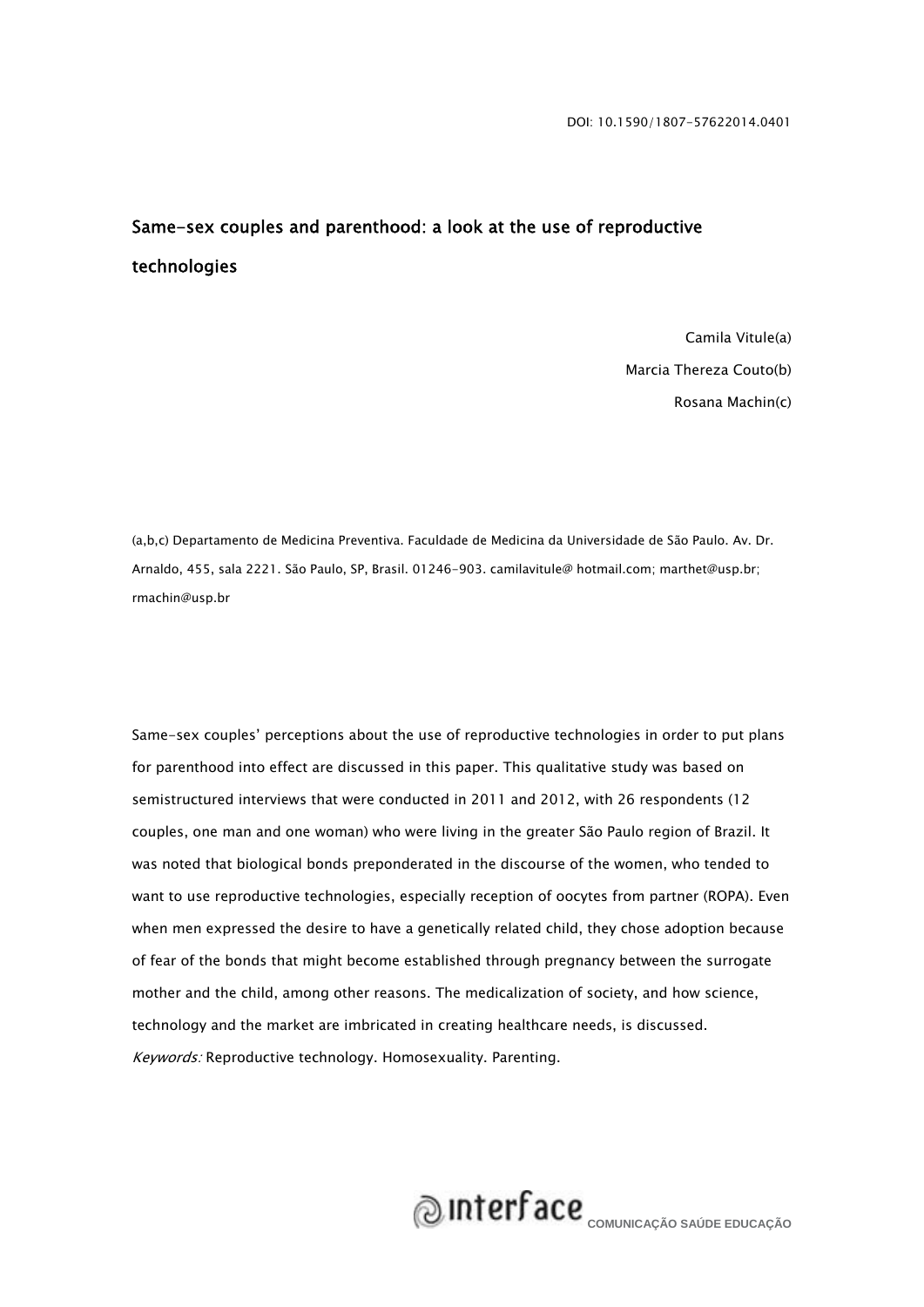#### Introduction

In Brazil, the parentinga phenomenon is occurring as a joint decision of samesex couples and, in recent years, studies have explored some peculiarities of this fact<sup>1-</sup> 4. The production of this event relates two fields that historically were far apart: the gay and lesbian universe<sup>b</sup>, and medical technologies for reproduction.

Same-sex couples, in order to realize their dream of parenthood, more than just adoption, may resort to the use of Reproductive Technologies (RT), which is mainly used by women4, 5.

RT was initially developed with the intention of being a solution for infertile heterosexual couples, being a response to a health requirement. In the West, from the 1950s, improved infertility treatments were being developed. Today, part of RT includes the artificial maturation of oocytes, ovulatory hyperstimulation, transfer of gametes and their preservation in sperm banks, artificial insemination, in vitro fertilization (IVF) and the transfer, freezing and storage of embryos that allow pregnancy after menopause, and surrogate pregnancy (surrogacy)6.

The implications of new technologies are extensive and have led to diverse debates and public enquiries7, as well as ethical dilemmas, with practices such as the freezing of embryos and insemination *post mortem*. Questions related to the risks of using these techniques and to the effectiveness of the procedures have also been raised. According to Machin<sup>8</sup>, the use of RT may seem simple at first sight but the procedures are highly complex and present, in addition to the associated health risks, a resolution with high cost but low efficacy, information that is rarely mentioned by the clinics and Assisted Reproduction (AR) professionals.

 $b$  It is recognized that the terms gay and lesbian encompass a range of differing identity concepts, which have been built up over time in a historic process, shaped by the differing subjective experiences of being gay and of being lesbian.



a The term 'homoparenting' (Portuguese: homoparentalidade) has been adopted in Brazil to refer to parenting practiced by same-sex couples and is a translation of 'homoparentalité', coined in 1997 by the "Association des parents et futurs parents gays et lesbiens" (APGL – English translation: Association of Parents and Future Gay and Lesbian Parents).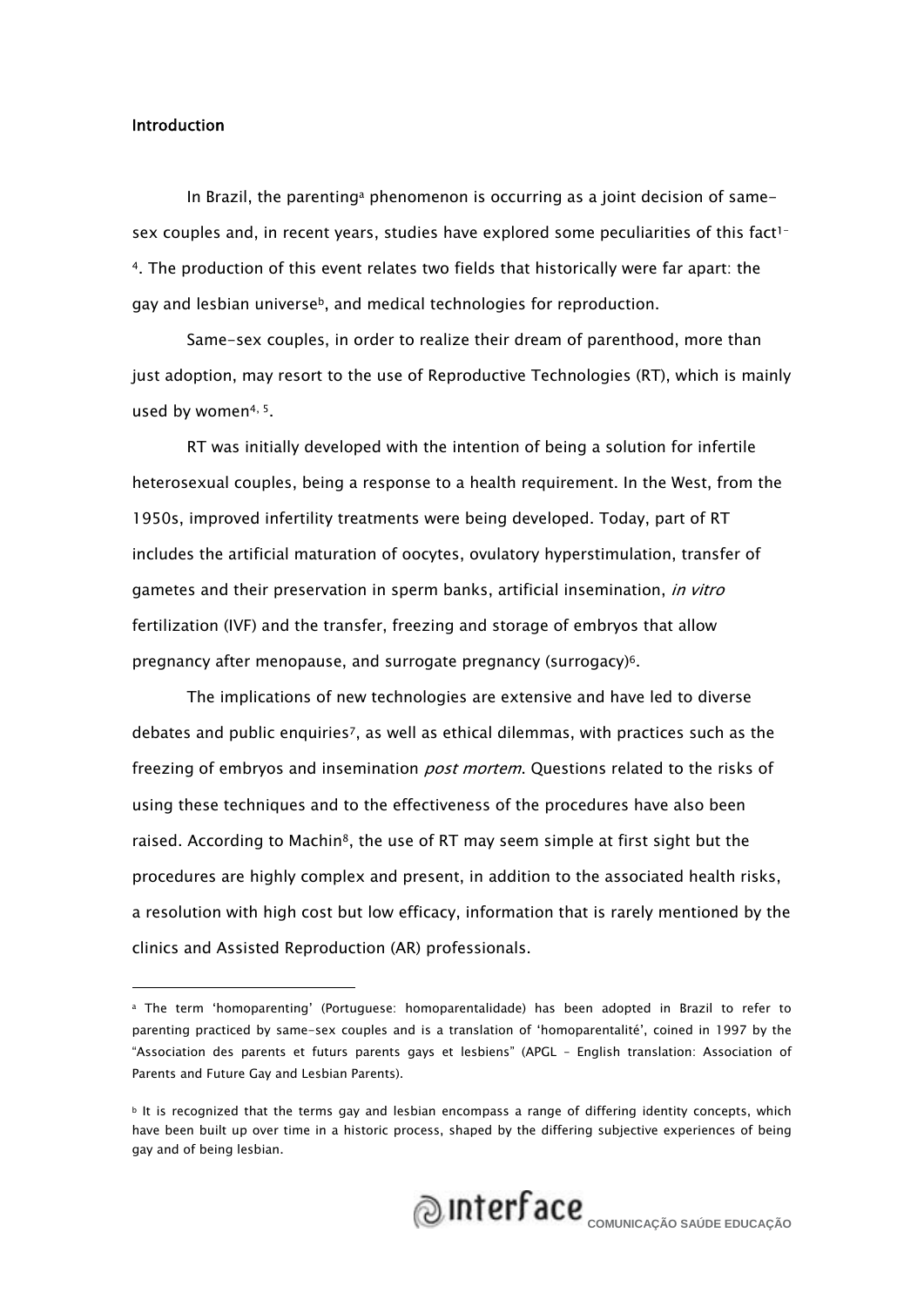However, the field of RT constitutes a major representation of technological development, the use of medical service and the creation of health needs, in Brazil and elsewhere. RT produces economic, social and cultural changes, and also suffers from the results of these. As per Correa9, the appropriation of the desire to have children through RT should be seen as part of the social medicalization process.

The term *social medicalization* is used here to describe the adaption of medical practice – through technological innovations in diagnostics and therapies, the development of the pharmaceutical industry and of medical equipment - which have the effect of increasing excessively the requirements for medical services and equipment<sup>10</sup>. In accordance with Donnangelo<sup>10</sup>, when writing about the medicalization of society, medication, at first sight, can be considered as a technical method, which responds to social, economic, political and ideological practices of which it is also a part. These practices regulate the proper use of medication, as well as the means of employment and the destination of its products, scaling the object to which it applies and attributing its significance.

Therefore, within the context of social medicalization, medication, technology and consumptionare intrinsically linked and RT is one more product offered by the medical technology and service market. Strathern<sup>11</sup> considers that when we talk of RT, we are talking about business, or about a commercial activity, in which the option that defines the active citizen is the market option that produces things that go to meet the needs of consumers.

The relationship between science, technology and capital has enabled the spread of assisted reproduction services that go to influence people's imagination, which puts RT among the possibilities of "choice" for the realization of the desire to have a child/children<sup>12</sup>. According to Thompson<sup>13</sup>, RT promises a perfect combination of commercial choice and affirmation of natural kinship. In this sense, the mode of biomedical reproduction appears to coexist comfortably with the means of capitalist production. Thompson<sup>13</sup> calls the process of forging a compatible functional area in which both nature and culture are strategically deployed in a meticulous work of construction, *ontological choreography*. As implied in the metaphor "family building",

# **Q**INTELLE COMUNICAÇÃO SAÚDE EDUCAÇÃO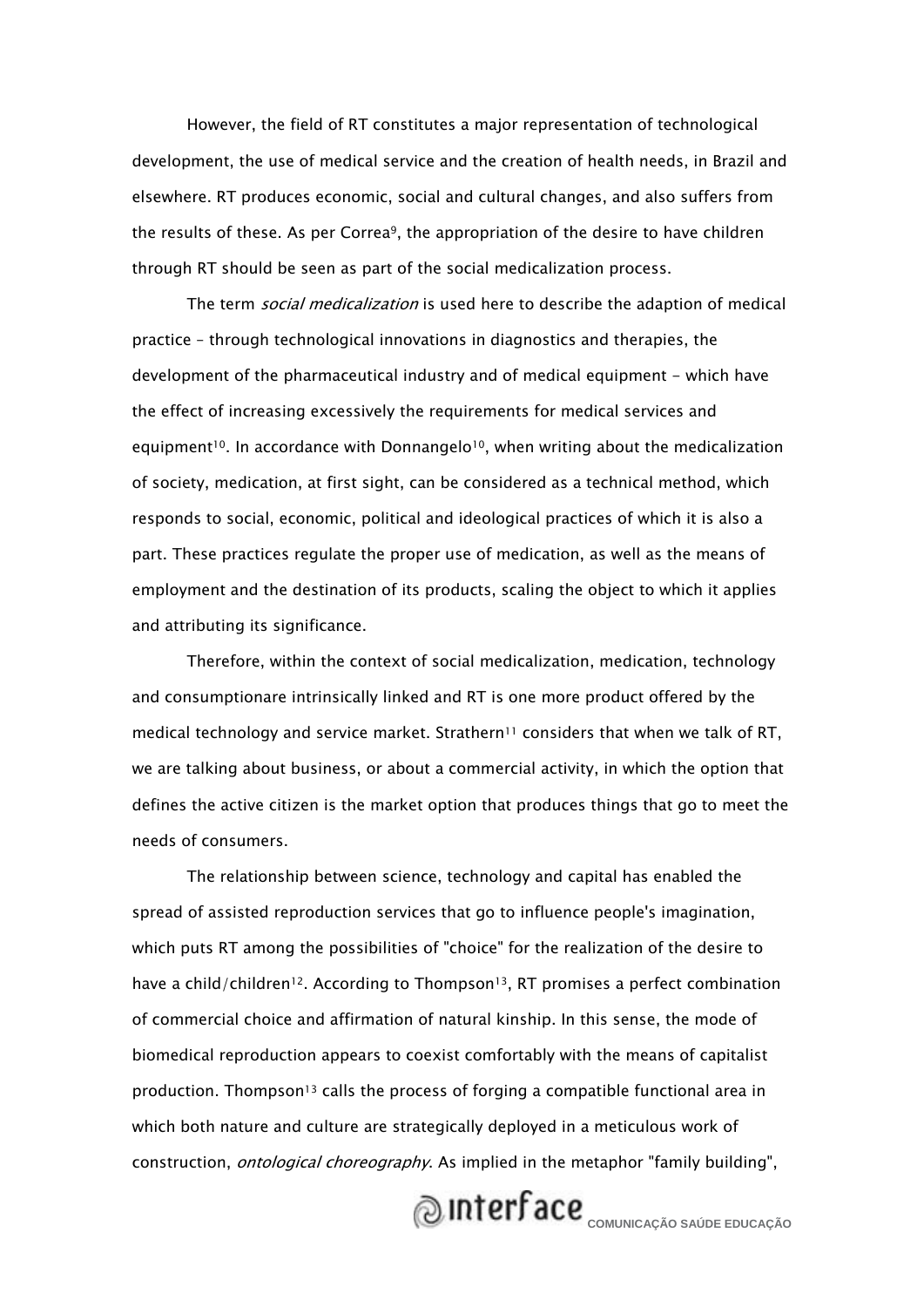the *ontological choreography* of RT "builds families" from the inter-relationship between nature and culture<sup>13</sup>.

Demand for RT is mostly from heterosexual couples. According to research conducted by Ramírez-Gálvez<sup>14</sup>, who studied the decision of heterosexual couples between using RT and adoption, AR is the solution most commonly used for involuntary childlessness by these couples. Among the cases posited by the author, the demand for adoption occurs in a large number of cases, following several failed attempts at using RT, that is, after finally dismissing the possibility of these couples to have a biological child. In addition, according to the author, the persistence in the use of RT occurred predominantly in couples with a higher family income, since RT is an expensive technology. Ramírez-Gálvez notes that there is the necessity to prepare for the *mourning for the biological child* when the couple has had no success in using RT and that this mourning is a condition for the start of the adoption process.

Within the context of RT, medical institutions hold considerable power in their hands. It is they who define the criteria for who is able to make use of RT, and also establish the rules of egg and semen donation. In Brazil, there is no legalized market for the commercialization of gametes and the acquisition of donated semen and eggs is mediated by the assisted reproduction services.

Not having specific laws for the use of reproductive technologies in Brazil, such use has been regulated by the Federal Council of Medicine (Conselho Federal de Medicina - CFM). The CFM established the guidelines for the procedures, thereby making it a significant medical builder for procreation, parenting and family<sup>15</sup>.

Since 1992, there have been three resolutions by the CFM regarding Assisted Reproduction, the latest being CFM  $N^{\circ}$  2.013/13<sup>16</sup>, in force since May 2013. Notably, in the first (CFM  $N^{\circ}$  1.358/92<sup>17</sup>) infertility was recognized as a health problem and the patient was the infertile couple, it being necessary to obtain the consent of the partner of the person who would undergo the procedure. However, in the current resolution (CFM  $N^{\circ}$  2.013/13<sup>16</sup>) the text is clear about the possibility of assisted reproduction

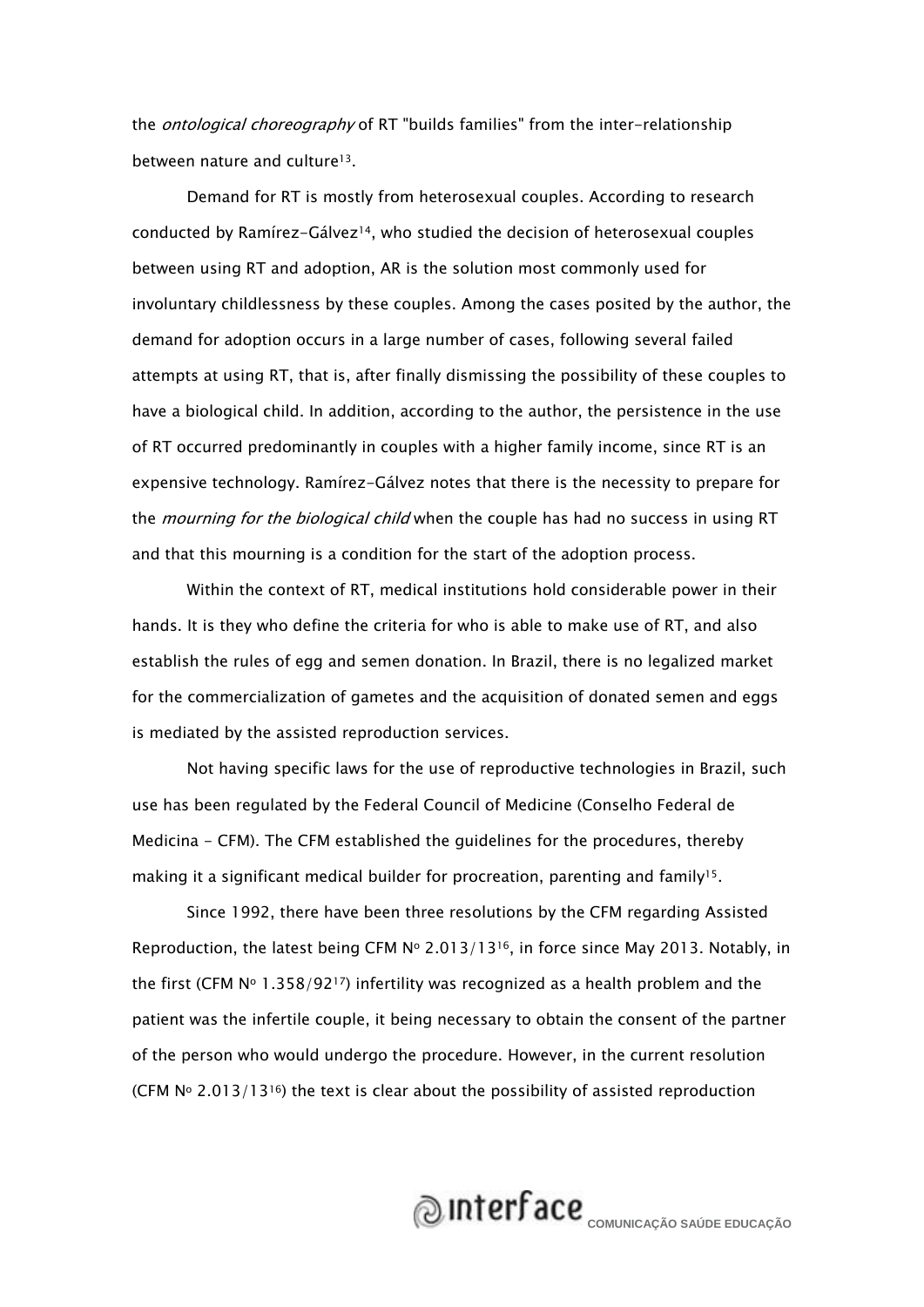being carried out for single people and homo-affected couplesc, normalizing some practices that were already being employed by fertility clinics.

When it is established that there is a desire to have children between couples of the same sex, and the medical field is recognized as being able to respond to this demand, some techniques, among those carried out by AR clinics, are identified by the couples, such as artificial insemination, IVF, ROPA and surrogacy. In this context, the fact emerges that lesbians and gays challenge the centrality of heterosexual sex for procreation. According to Strathern<sup>18</sup>, in recent years, RT was more responsible than anything else in questioning the traditional understanding of family and kinship.

If, as Weston<sup>19</sup> points out, artificial insemination, in particular, is a technique for producing children that challenges the traditional understanding of the biological child as a product of a relationship between people of different sex, then the popularization of artificial insemination, as an alternative to the traditional conception of children, provided the historical spark that fueled the fire of unprecedented interest in homosexual parenting, having biologically related children as the couple's joint plan. According to Finkler20, from the use of RT by homosexual couples, one sees the notion of choice entering the field of biogenetics, and thus, enhancing new understandings about kinship.

In this sense, we assume, just as Fonseca<sup>21</sup>, that homoparenting is a coproduction that involves cultural values, law, technology and money, and forces us to rethink the basic categories of kinship, based on the "traditional nuclear family", in sexual procreation and biogenetics.

Given this situation, the objective of this article is to discuss how same-sex couples, as much men as women, of the middle-class in Grande São Paulo, have come to think of RT and visiting, or not, the AR clinics as an alternative way of realizing their desire to have children. In the analytical procedure presented, the decision by the couples to have RT is counterposed to adoption.



c We use here the term homo-affective, seen to be the term employed in medical and legal discourse and therefore, in Resolutions.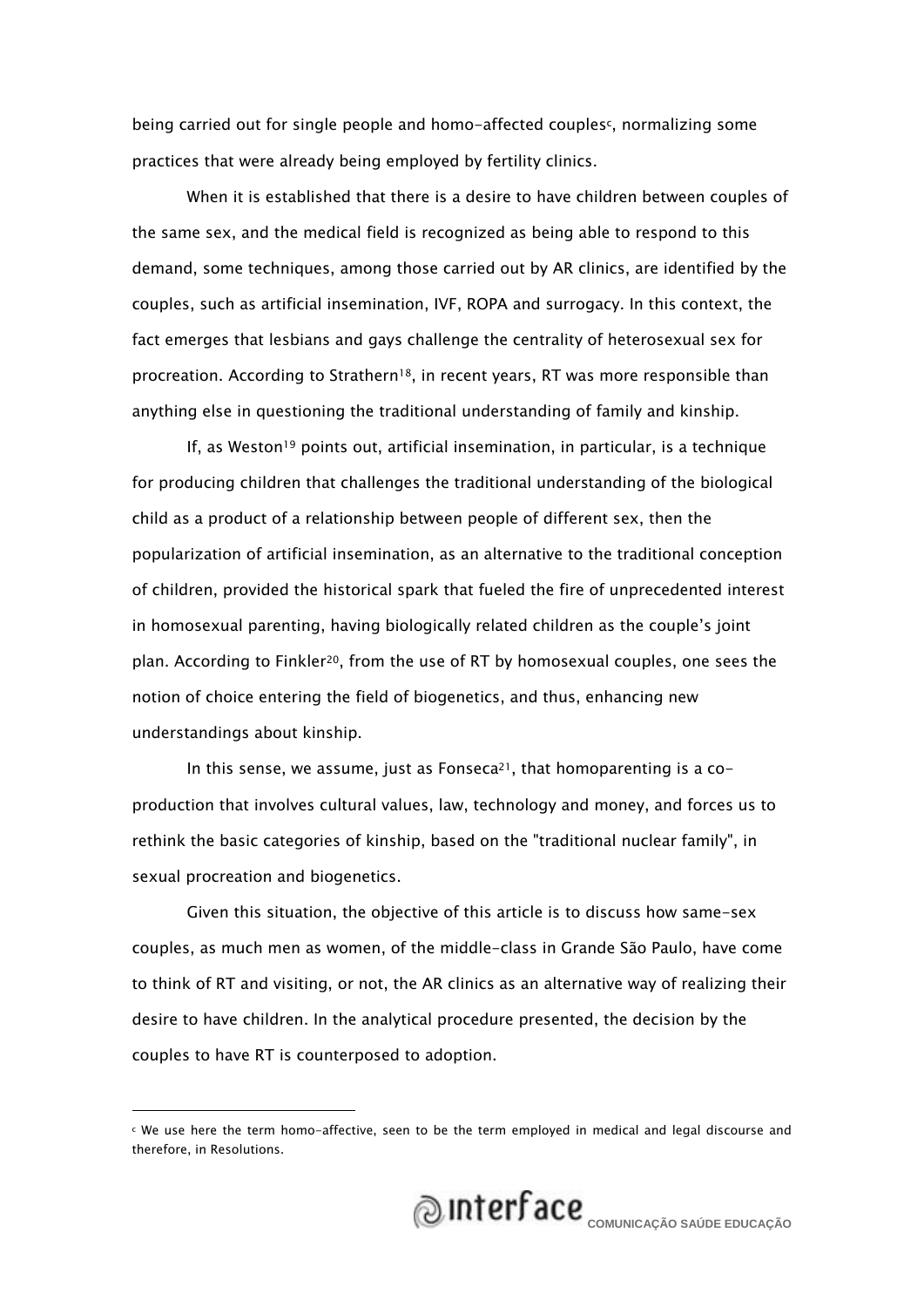#### Methodological issues

This article arises from the broader research about the formation of homoparental families from RT or adoption.

 Research was drawn from qualitative studies, being based on semi-structured interviews and the use of a field diary in the context of the production of interviews. The series of interviews focused on topics such as the trajectory in the practicing of their sexuality, notions of the family, gender and reproduction, their bid to become parents, and decisions and experiences in the use of reproductive techniques and of adoption, in the realization of the desire to have children.

There were interviews of both male couples and female couples who planned to have children or who had had them, through the use of RT or adoption. The decision was made to incorporate this wide range of conditions since, through the narratives of these couples, we sought to learn about their ideas concerning the use of RT and about the cultural, economic, social, legal and subjective influences that had determined their choice to use, or not, these technologies. The study was limited to Grande São Paulo – the city of São Paulo and the Grande São Paulo municipalities - for this is the economic center of the country, where it is believed that the homoparenting phenomenon, linked to the use of reproductive technology, replicates with greater intensity when compared with other cities in the country.

We worked with a saturation criterion to define the number of interviews completed. The saturation consists in completing interviews to the point where it is considered that there are no new data available, having recurrence of the gist<sup>22</sup>. It occurs when the researcher acknowledges that they have reached the clear and latent meanings of the interviews, being the saturation decision of the respective researcher. In all, we conducted 14 interviews with 26 subjects. Twelve of them were conducted with both couple members together. The other two were held with subjects by themselves: one of the interviewed women was separated and one man spoke without his partner. The interviews were conducted after approval of the project by the 'ethics

### **QUINTERFACE** COMUNICAÇÃO SAÚDE EDUCAÇÃO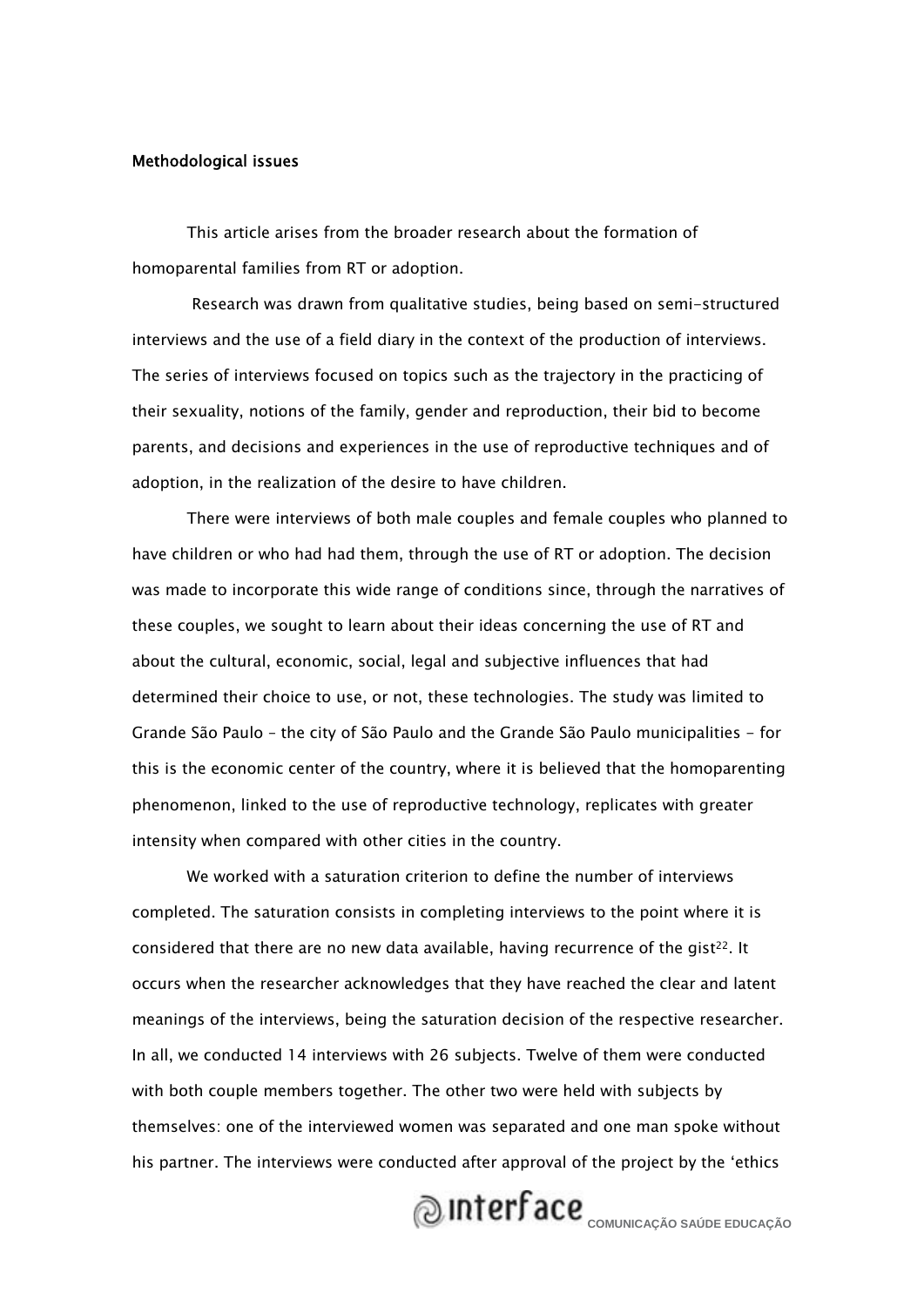in research' committees of the study's two proponent institutions, and the locations for holding them was the choice of interviewees themselves, and, in general, took place in their homes. To preserve the identity of participants, the names used in the statements are fictitious.

It is emphasized that the search for the couples was not an easy task. Besides the difficulty of finding same-sex couples with plans to have children or who already had them, there was the difficulty of couples with this profile agreeing to participate in the research. The field work was carried out over two years (2011 and 2012). At first, there was an expectation of widely using the snowball methodology<sup>23</sup>, of which there are subsequent indications from the first interviews. However, few couples initially accessed knew of other same-sex couples with definite plans to have children or already having children. Only three contacts were made through this methodology, and the couples indicated they would not participate in the research. The search for subjects then turned to making contact with LGBTT communities (Lesbians, Gays, Bisexuals, Transvestites and Transsexuals), and we also contacted reproduction clinics. Nevertheless, the most effective way to find couples was the indication of these people through the researchers' circle of acquaintances.

The fieldwork was conducted at a time when CFM Resolution  $N^{\circ}$  1,957/10<sup>24</sup>, in which the patient is characterized as every capable person who applies for the use of assisted reproductive technology, was in force. CFM Resolution  $N^{\circ}$  2,013/13<sup>16</sup>, which normalizes that assisted reproduction can be performed for same-sex couples, had not yet been drawn up.

The process of analyzing the interviews was based on analytical-interpretative steps proposed by Gomes et al.<sup>25</sup>, and comprised the following steps:  $(1)$ comprehensive reading, targeting impregnation, overall view and apprehension of the peculiarities of the material; (2) identification and definition of themes that emerge from the testimonies; (3) identification and problematization of explicit and implicit ideas in the testimonies; (4) search for broader meanings (sociocultural) underlying the statements of the research subjects; (5) dialogue concerning the problematized ideas, information originating from other studies about the subject, and the theoretical

# **COMUNICAÇÃO SAÚDE EDUCAÇÃO**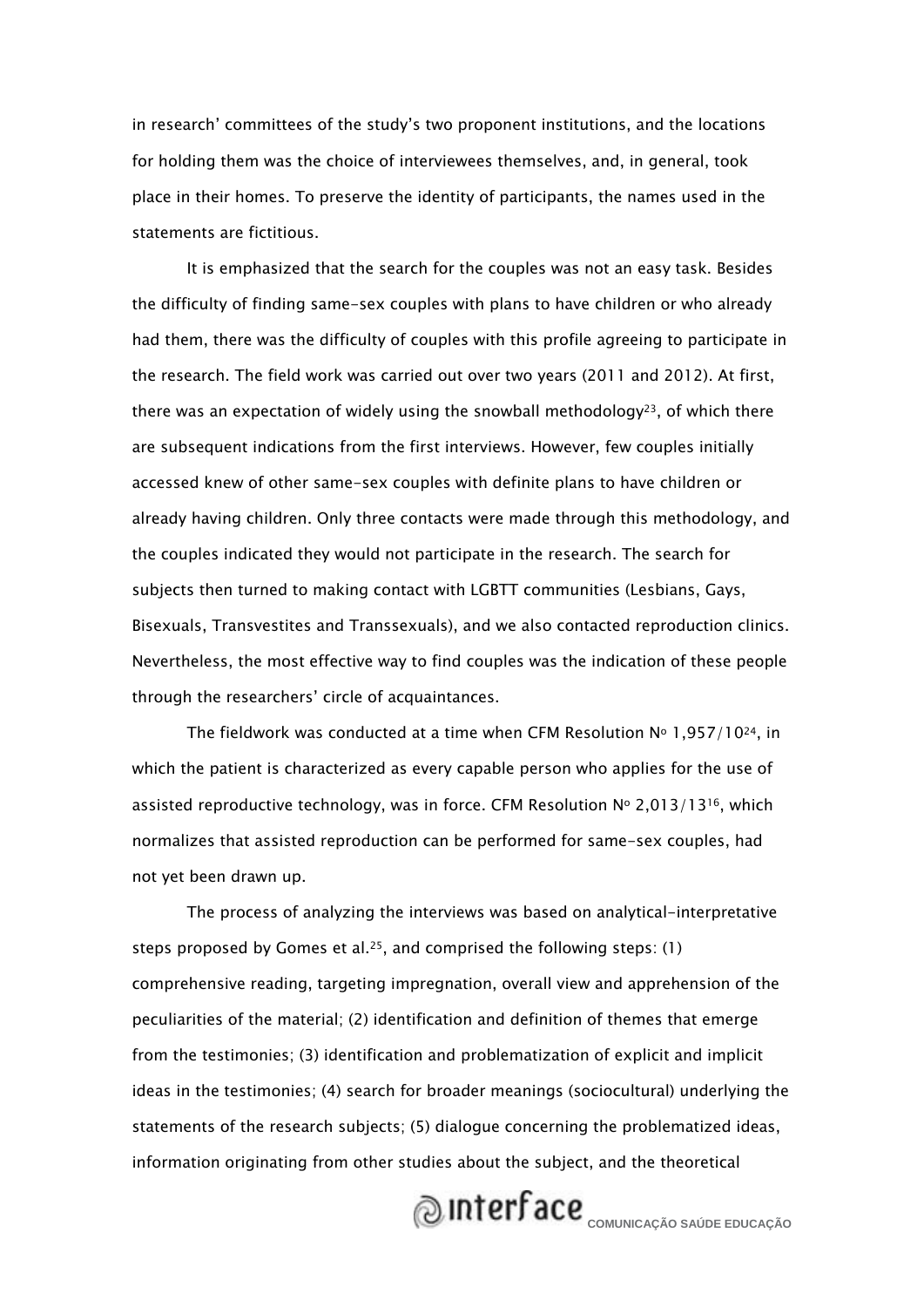framework of the study; and (6) preparation of interpretive summary, seeking to articulate the objective of the study, encompassing basic theory and empirical data.

Therefore, the qualitative analysis of the data produced was carried out in the light of relevant literature and related to the matter in question, in order to seek both the manifest and latent meanings present in the words of the interviewees, and to determine the relevant questions, which could be transformed into data to be refined as problems relating to the theme of the investigation, by means of an analytical and interpretive process.

The steps of the analysis included, first, a brief and exhaustive reading of the interviews. From this reading, we determined the prevalent themes (explicit and implicit) in the subjects' statements. Once the themes were itemized, these resulted in broader categories, made up by subcategories. These categories were problematized and discussed in accordance with selected literature, aiming to produce a dialogue of ideas and creating an interpretive summary, with articulation between the objective of the approach defined here, empirical data and basic theory.

### The research subjects

Among the female couples interviewed, three had definite plans to use the RT; four had already used RT (one of which had already successfully had a baby), one couple had plans to use RT or to adopt, and the woman who was interviewed alone had already carried out a "Brazilian Adoption"<sup>d</sup>. In addition, both the women of the couple who had plans to carry out artificial insemination already had children from previous heterosexual relationships (one each) and another woman, a member of a couple who were considering both the use RT as well as adoption, already had three children from a previous heterosexual marriage.

d A "Brazilian Adoption" is the registration of someone else's child in the name of the adoptive parents, with the consent of the biological parents.

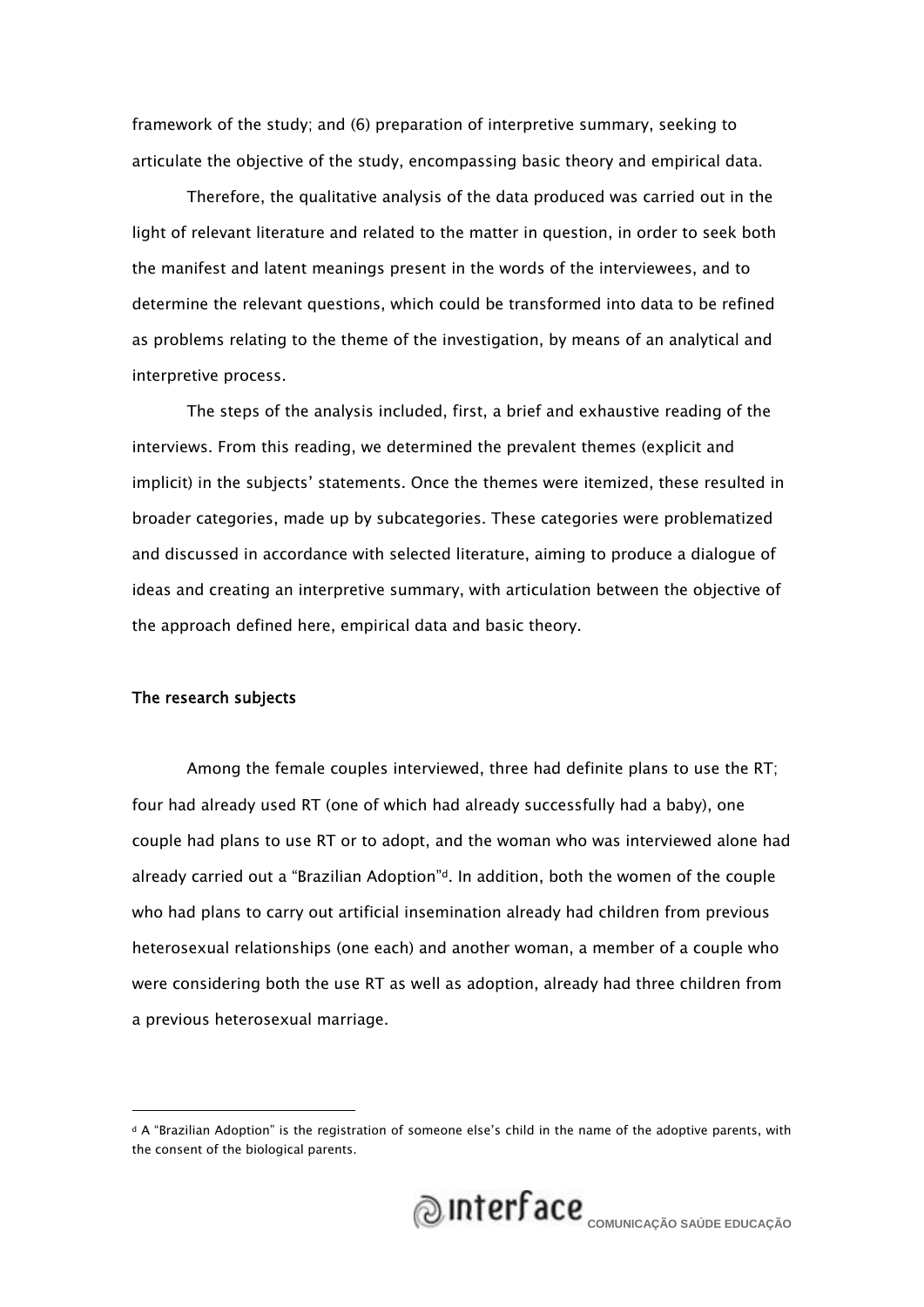Among male couples, three had definite plans to adopt (including the couple represented by the member who gave his testimony alone) and two of them had carried out an adoption of a child. The interviewees were 27 to 50 years old, having a mean age of 36.95 years. All were white, with a high level of education, and representative of urban middle classes. The homogenous profile of the interviews does not indicate a sought situation, but is the result of a peculiarity of a field involving high cost treatment.

The names given to interviewees are fictitious, so as to protect their identities.

### References to RT and the decisions of the couples

Female couples showed a preference for the use of RT to achieve their desire to become parents. However, among the men, the unanimous decision was to adopt.

Although no male couples have used or shown the wish to use RT, some interviewees mentioned the desire to have a child that would be genetically his, with "his face." Daniel's words are emblematic of this desire: "It is a desire, you know? It is a desire to see someone there that I know has my face, you understand? That it came from me." These words, which represent the idea of other male couples, exalt the importance of the biological bond issue in terms of the parenting constitution, even though the accomplishment of parenting by the interviewees was by means of adoption.

Even without having a plan to use RT, for most of the male couples the reproductive technologies, in this case, surrogacy, are seen as something hypothetical. This is what happened in the case of Rubens, Daniel's partner: "When we started the discussion (about having children), we were at that stage of thinking such outlandish solutions [...] I got to thinking: - Goodness, Daniel, imagine if my mother were younger, you could have a child, do an artificial fertilization and my mother could have a son for us ".

In addition to the hypothetical idea of using a surrogate mother, interviewees, in this procedure, revealed they fear the biological link established between the woman

# **COMUNICAÇÃO SAÚDE EDUCAÇÃO**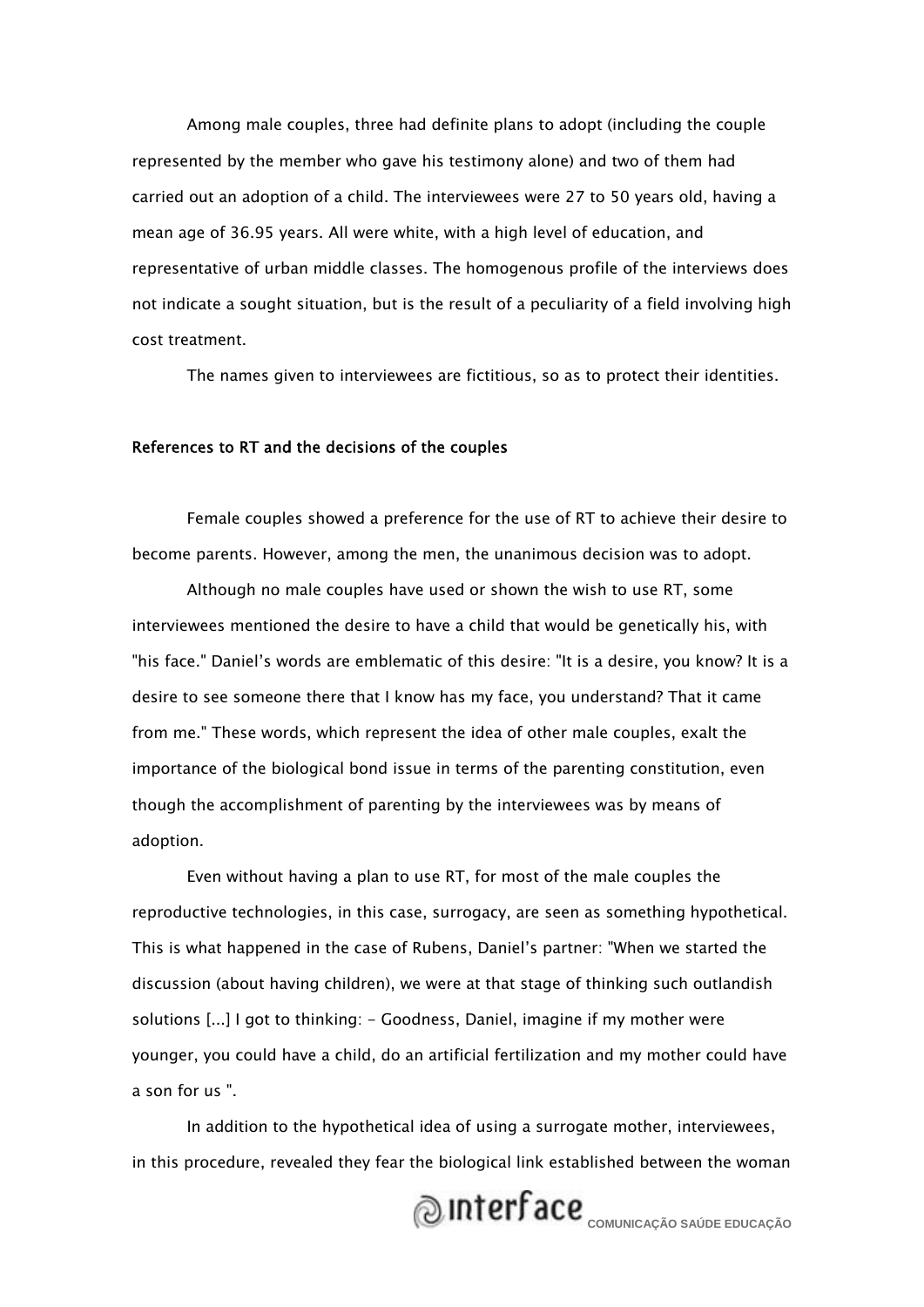and the child, and/or the egg, that occurs during pregnancy, and the ensuing legal implications. The fear of "insertion of the third" is featured in the comments of Artur: "Putting in a belly of a third. Then we are going to be tied to that person for life. How would the relationship be with that person? [...] Two homosexual parents; she can find millions of negative things, the mother having preference in the courts for guardianship of a child. It's very serious, a very serious choice [...] You involve another person, it becomes a hell."

The idea of motherhood understood as a process, which includes a gestate and genetic connection with the egg, is very strong in the men's comments. In this respect, in their discourses, there is recognition of the preponderance of the biological link over the social, and the fear of coming to "lose" the child to the biological mother.

Thus, in contrast to the use of surrogacy, seen as quite a complex solution because it requires a donated egg and a person willing to take on the pregnancy initially, and then be willing to hand over the child at the end of it. Adoption is presented as a feasible option, being that two of the couples already had, in fact, completed adoptions. This finding is also recognized by Weston<sup>19</sup>, who states that the fact that men cannot bear children means that the solution most used by them is adoption. Generally speaking, interviewees also do not consider the care of small babies as an essential experience in parental life, having a preference for older children.

As for the women, adoption does not appear to be the most desirable option. Even when considered by couples, it tends to be seen as a difficult, lengthy process. A later adoption of older children (valued by male couples<sup>e</sup>), is not considered as an option by women who wish to experience pregnancy, childbirth, breastfeeding and baby care. According to Beatriz: "To achieve rapid adoption there must be a late adoption, at least here [...] And we want it: to have this: to take care of a small child. And it takes a long time [...] The insemination, the fertilization, is much quicker."



e The two male couples who completed adoptions, adopted boys around 3-4 years old.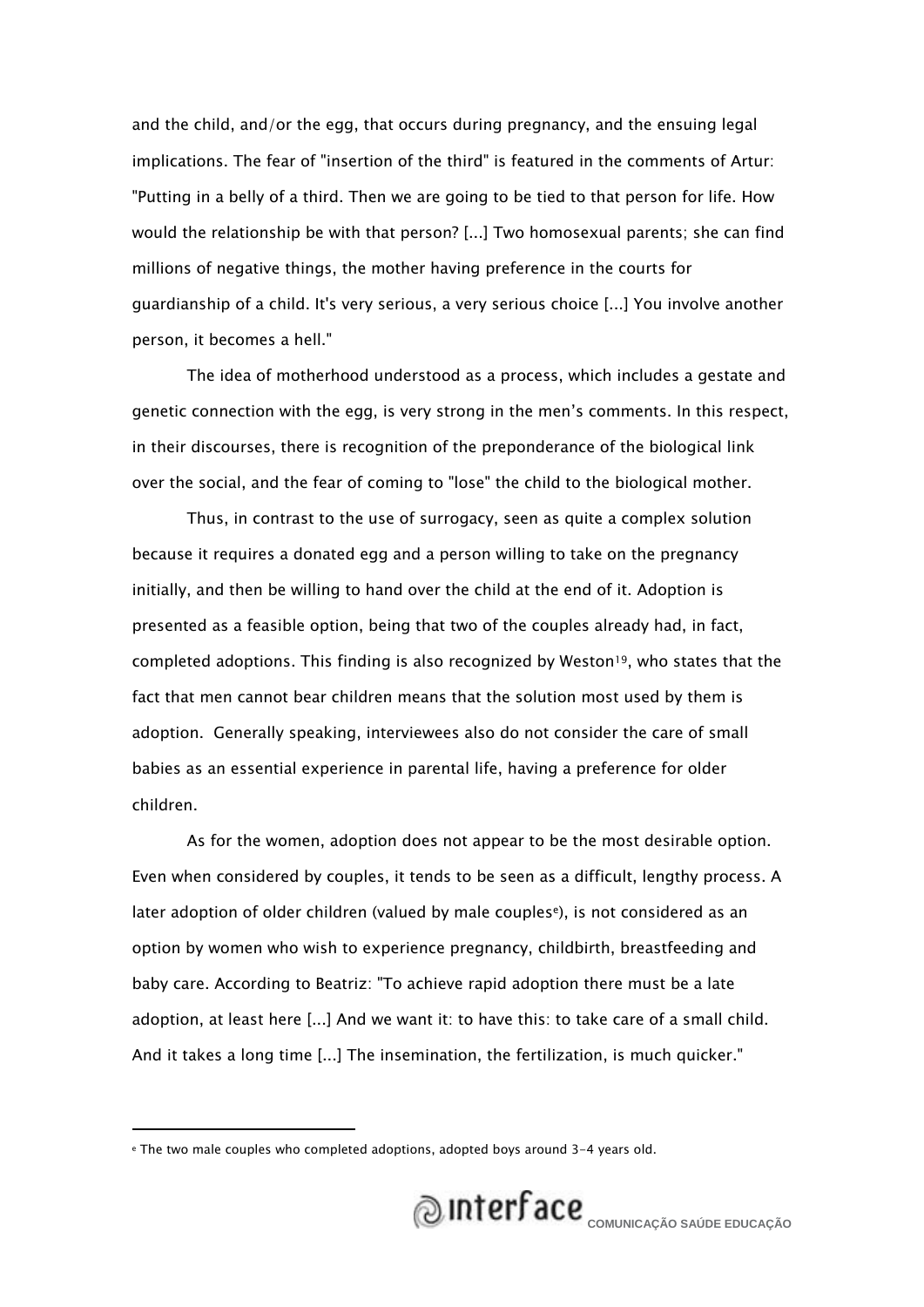The findings of this research are similar to those of Luna<sup>26</sup>, who interviewed heterosexual women of middle and lower classes who attended clinics and assisted reproduction services. Their interviewees also mention the bureaucracy for adoption as a negative point, in contrast to the practicality of using reproductive technology to have children, which is chosen as the primary option.

 The women, because gestation takes place in their bodies, emphasize this experience in the justifications of why they use the RT resource rather than adoption. Besides the experience of pregnancy and breastfeeding, the desire to have a child that is biologically theirs is also brought up by some interviewees. A similar finding is found in a study by Ramírez-Gálvez<sup>14</sup> in which heterosexual women choose RT and not adoption, seeking a child that is genetically theirs.

The same as for couples valuing and defending an idea of the family based on emotional bonds, as also pointed out by Weston<sup>19</sup> about homosexual couples, the facility for biological bonds in the construction of kinship proved significant. In such movement, there appears a stronger feeling among female couples who are seeking, or planning to access, AR services. Even with its high cost, low effectiveness and health risks  $8,9,14,26$ , women prefer the intervention of medical technology ahead of adoption; feeling and expressing in their remarks, that a baby produced via RT is like a baby produced "naturally", an achievement only recently possible due to advances in the field of AR.

RT is associated with fertility, gender, motherhood, heredity, consanguineous reproduction, and kinship. These values refer to the desire for a biological child, seen as justification for the offer and contracting of assisted reproduction services<sup>10</sup>, despite the fact that the techniques continuously provide the separation of biological /genetic kinship from the social. However, a difference is present between heterosexual couples and those of the same sex: while for heterosexual couples the offer of RT is a response to a health need (infertility), for lesbian couples, it is a response to a socially shaped need, not being a health need directly, at least at first.

According to Schraiber and Mendes-Gonçalves<sup>27</sup>, health needs are shaped by demand - active seeking of intervention - which is, in turn, within a rationale of

# **COMUNICAÇÃO SAÚDE EDUCAÇÃO**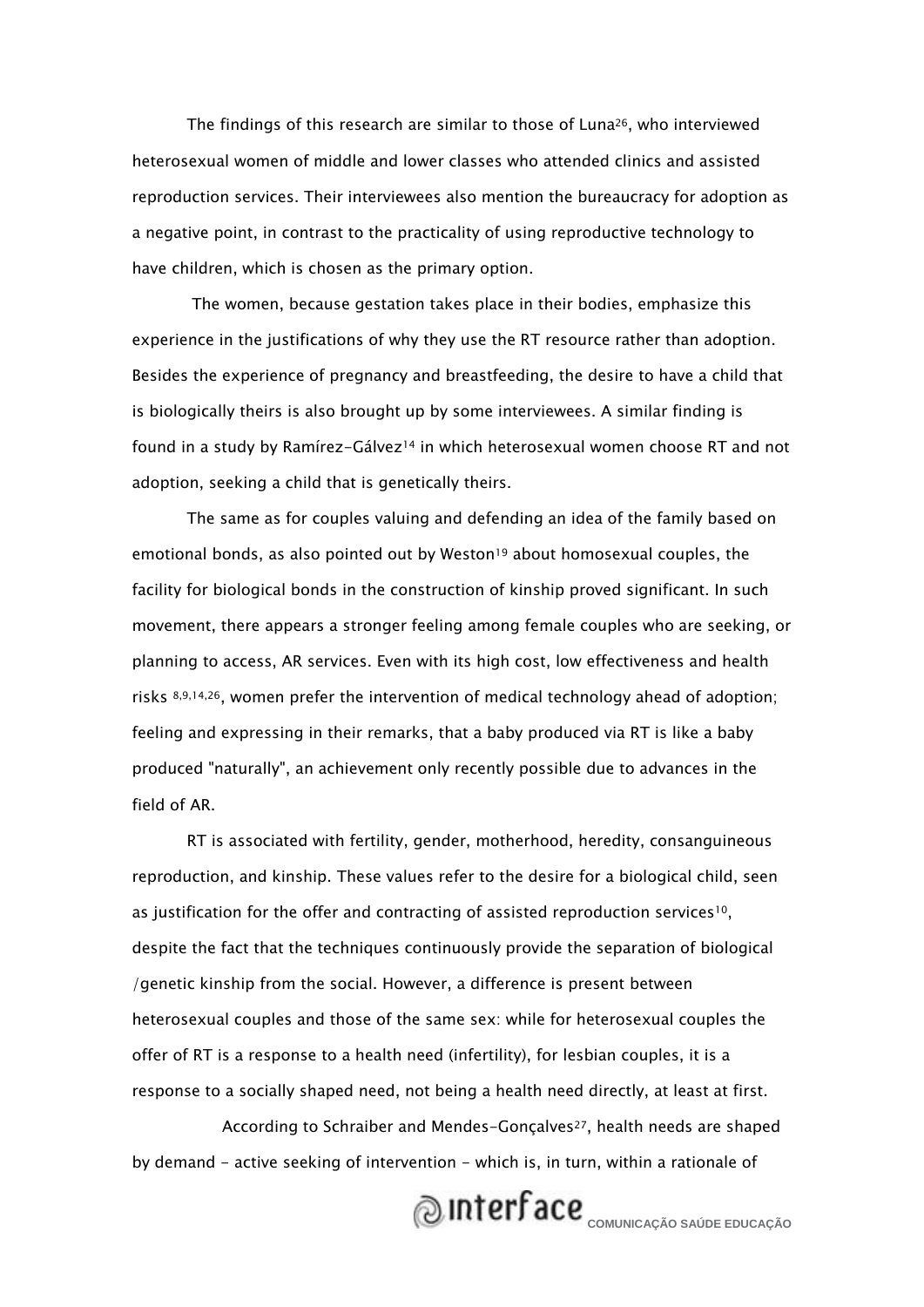medical service use, and depends on a context of necessities generator. The desire of lesbians to have children (a demand), matches with the availability of medical technology and the commercial interest of AR clinics: this is the context of necessities generator and so, new "health" needs, related to RT, are created, which in reality, are more needs created by, and for, the lesbian population than the health needs within the original accepted sense of the term. Through the use of reproductive technology, the biological link (at least, with one of the mothers), remains inalienable. Nevertheless, the current field of AR presents a possibility in which two women may have biological ties to the child produced via technology: ROPA.

ROPA stands for Reception of Oocytes from Partner, a procedure in which one of the partners gestates the embryo that has been generated by the other's egg with donor sperm. In everyday language, or as the interviewees say themselves, one puts the "egg of one in the belly of the other." Instead of reproductive technology focusing on one woman (as would be the "classic" case of an artificial insemination or a fertilization), the employment of technology is "shared" or "duplicated" between the two women of the relationship, as both are subjected to treatment.

There are reports of procedures consistent with ROPA in international literature<sup>14, 28</sup> but not using the term in the procedure description. Research in Spain, however, has been using the ROPA<sup>29</sup> designation and papers<sup>4, 5</sup> by Brazilian authors also make use of the term.

Of the three female couples that had real plans to effect an assisted reproduction, two expressed a desire to use ROPA. Among the four couples who had already made use of reproductive technology, three of them had each conducted at least one ROPA procedure. Even the couple who could not financially afford an assisted reproduction treatment, opting for adoption, hypothetically would have liked to make use of ROPA. Similarly, in a survey conducted by Corrêa<sup>4</sup> about lesbians and maternity, there is mention of interviewed couples who also made use of the technique. According to Grossi<sup>30</sup>, this is the greatest desire of lesbians in Brazil, which corroborates our findings. And it's the next dream come true. Iris affirms about ROPA:

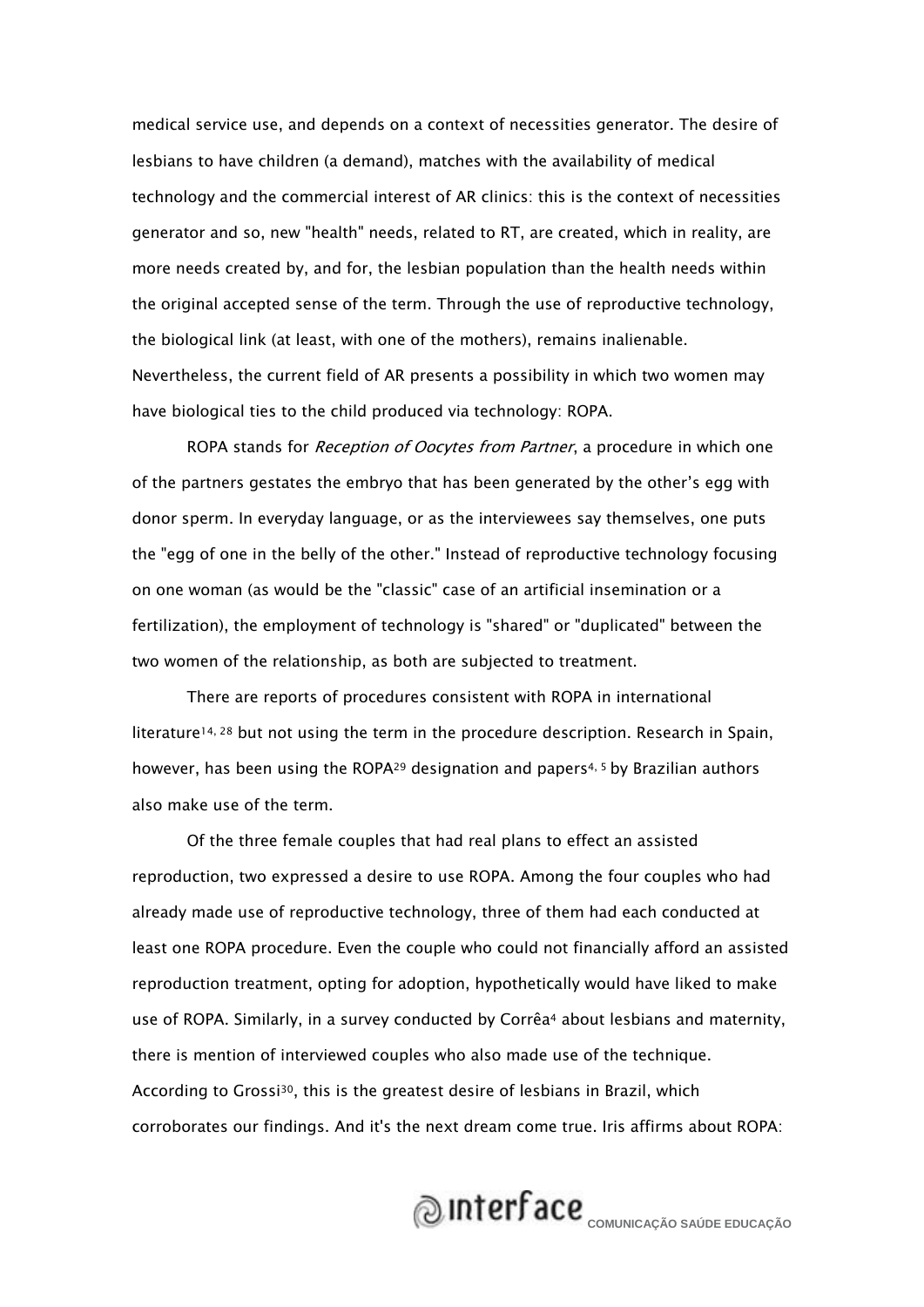"It is Utopia. The Utopia of a son of the two. He was a biological son of the two. This is very strong."

The interviewees, in general, put ROPA as the facilitator of the ideal, of a child created biologically by two mothers, as happens in sexual reproduction, with heterosexual couples. The words of Clarice express this point: "Because it's a thing that heteros have the right to, and we also want to have it. To bear a child of the person we love (...) The greatest joy is knowing that you are creating a child of the person you love, that is not only yours, it is a child of hers."

The importance given to the biological link and the social and legal recognition which stems from it, is presented quite strongly in the words of the interviewees when mentioning why their preference is for ROPA. Strathern, already in 199228, stated that placing the fertilized egg of one of the partners in the womb of the other, has the significance of a 'natural event', that is, ideally combines the filiation via genetic transmission (for one of the mothers) and childbirth (for the other).

Thus, ROPA also constitutes a solution for both women of the couple, who are legally recognized as mothers and can, in law, gain the filial link in an interesting combination. The natural and social links merge. The biological link affirms the social bond and the "role of mother"f .

### Final considerations

According Luce31, RT contributed to the development of a new focus on studies of kinship, because through them, lesbians are no longer being excluded from reproduction discourses. The study participants, in the same way, also present a preference for conducting ROPA, a technology that enables the two partners to establish biological links to the child produced, which extends the possibilities of legalizing the filial link with both mothers.

f In the single case of successful RT used among the interviewees (Lia e Carla), the registration of the son by two mothers was granted against the IVF documentation provided by the AR clinic.

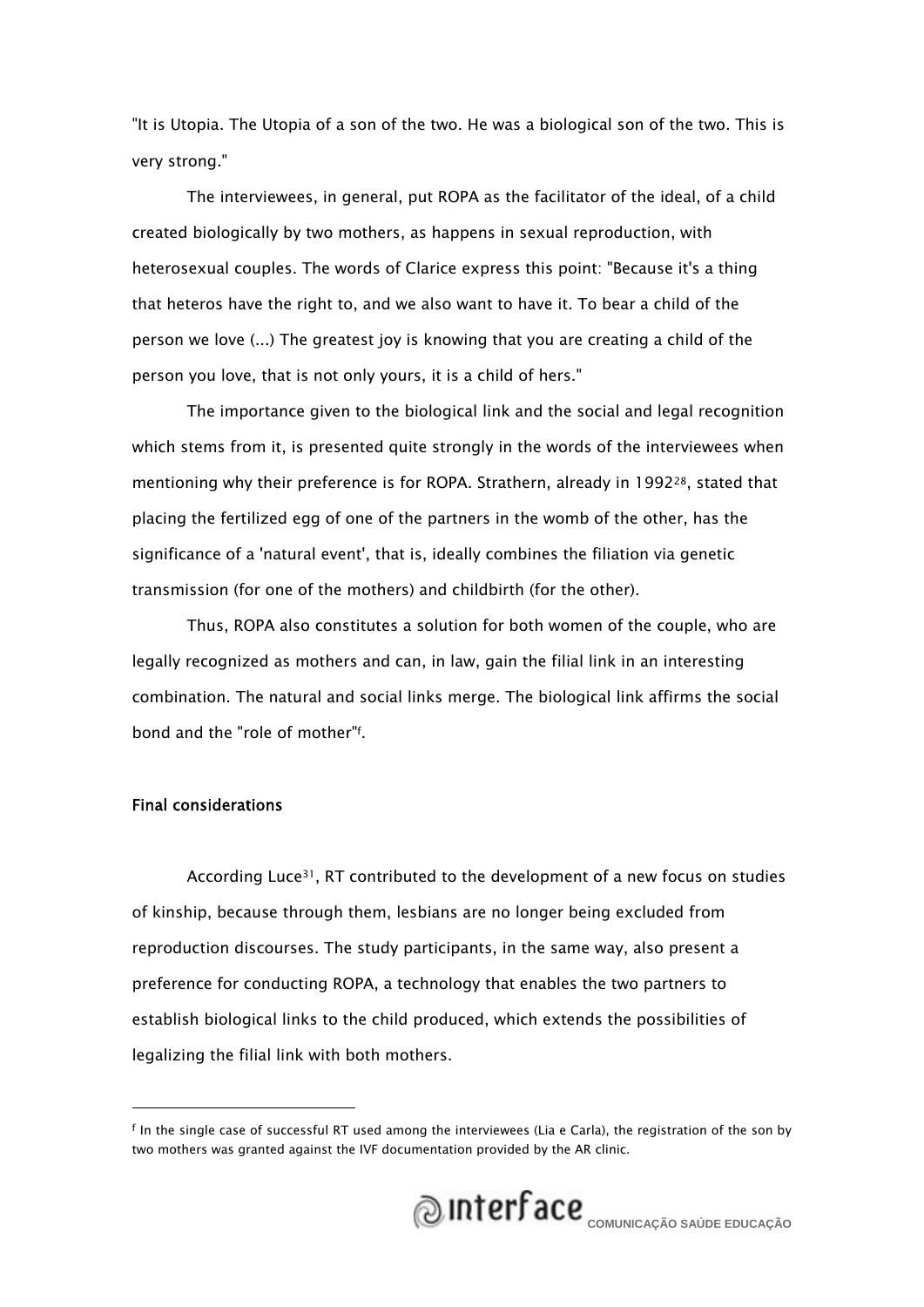In this way, we can see that among the interviewees, in general, there is the coexistence of two discourses: the preponderance of social links and the predominance of biological links, in the constitution of the parenting process. The market logic conveyed by AR clinics and the social networks that women access and participate in, both, in turn, heighten the emphasis of the importance of biological links for women. AR clinics, by offering these services, give voice to this imperative, "creating" new needs that can be satisfied through the acceptance of the terms and regulations of these establishments and the payment for their services.

ROPA is, therefore, a textbook example in this debate. Being a "new product", it is sought by that segment of lesbians who plan to become parents. It conforms because, as a new need is created, it responds both to the desire of female couples, as much as the growing market of reproduction clinics in Brazil. The RA clinics have offered ROPA as a service for some years now, as reported by the interviewees, and the 2013 CFM Resolution regulates this practice, which could indicate that it is a practice increasingly sought after in Brazil.

Within this panorama, we make two points: the first concerns the difference in terms of the recognition and legitimacy regarding the use of RT among lesbians and gays. Lesbians have the use of a "natural" form of technology, while gays' options are judged as artificial. The importance given to the experience of motherhood, in terms of breastfeeding and for taking care of babies for women, is significant for this choice. This enhancement of motherhood, and the biological bond built between woman and child from the pregnancy, makes men feel reluctant to use RT. This context reveals the emphasis of biological ties in the face of affective ties both by men and women despite the fact that in their discourses, there is present the importance of *chosen families*<sup>19</sup> which are based on affective choices and not biology.

The second point is intrinsically linked to the first. Medicine is a field of knowledge and a technical field that responds to social, economic, political and ideological practices, of which it is also part $11$ . RT, in this context, is a representative of the technological development and medical service use, being the appropriation of the desire to have children medically, part of the *medicalization of society*<sup>11</sup> process. The

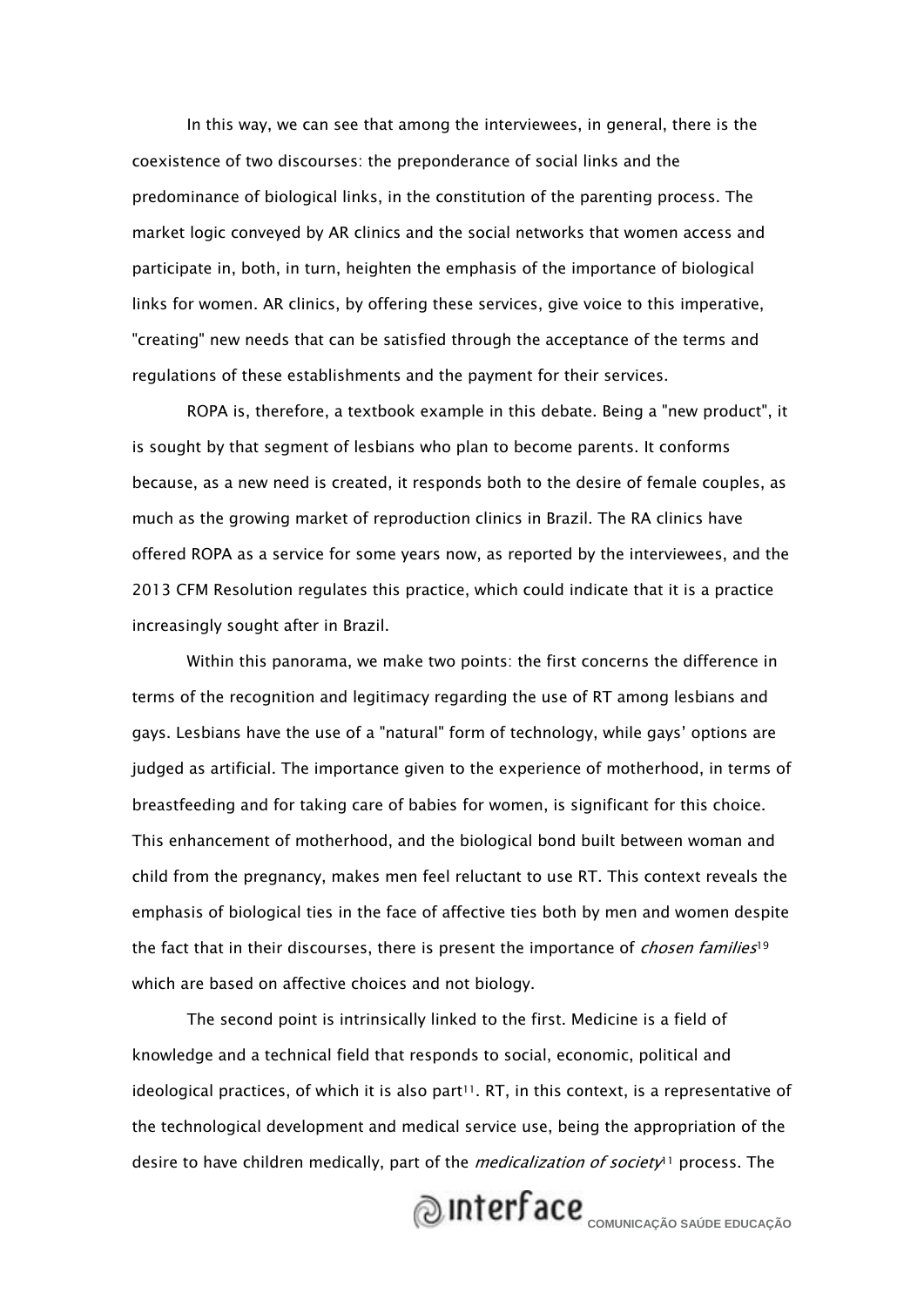market is further expanded since RT enables same-sex couples to have children from an arrangement between biology, science, technology and capital, that is, through a combination of nature and culture, expressed as *ontological choreography* by Thompson13.

Thus, the findings of the study described here, which has as its focus, the utilization or non-utilization of RT by same-sex couples, contribute to the raising of the question, in the context of RT, that there has been little research into how, in this ontological choreography, new "health needs" are produced and how little the individual and social implications resulting from this fact have been taken into account<sup>g</sup>. Despite the incipient questioning of these issues in the field of public health, the challenges and tensions between medicine and society are in place, requiring a critical look at its consequences.

#### Collaborators

Camila Vitule was responsible for the design of the article, the initial analysis of data, and the initial and final wording. Marcia Thereza Couto was co-responsible for the design of the article, for selecting the analytical axes and for the final draft. Rosana Machin was co-responsible for the interpretation of the results and for preparing the final text.

#### References

1. Tarnovski FL. Pais assumidos: adoção e paternidade homossexual no Brasil contemporâneo [dissertação]. Florianópolis (SC): Universidade Federal de Santa Catarina; 2002.

2. Uziel AP. Família e homossexualidade: novas questões, velhos problemas [tese]. Campinas (SP): Universidade Estadual de Campinas; 2002.

3. Souza ER. Necessidade de filhos: maternidade, família e (homo) sexualidade [tese]. Campinas (SP): Universidade Estadual de Campinas; 2005.

4. Corrêa MEC. Duas mães? Mulheres lésbicas e maternidade [tese]. São Paulo (SP): Faculdade de Saúde Pública, Universidade de São Paulo; 2012.

5. Machin R. Sharing motherhood in lesbian reproductive practices. Biosoc. 2014; 9(1):42-59.

g One could say this movement occurs with the use of RT, be it used for heterosexual or homosexual couples.

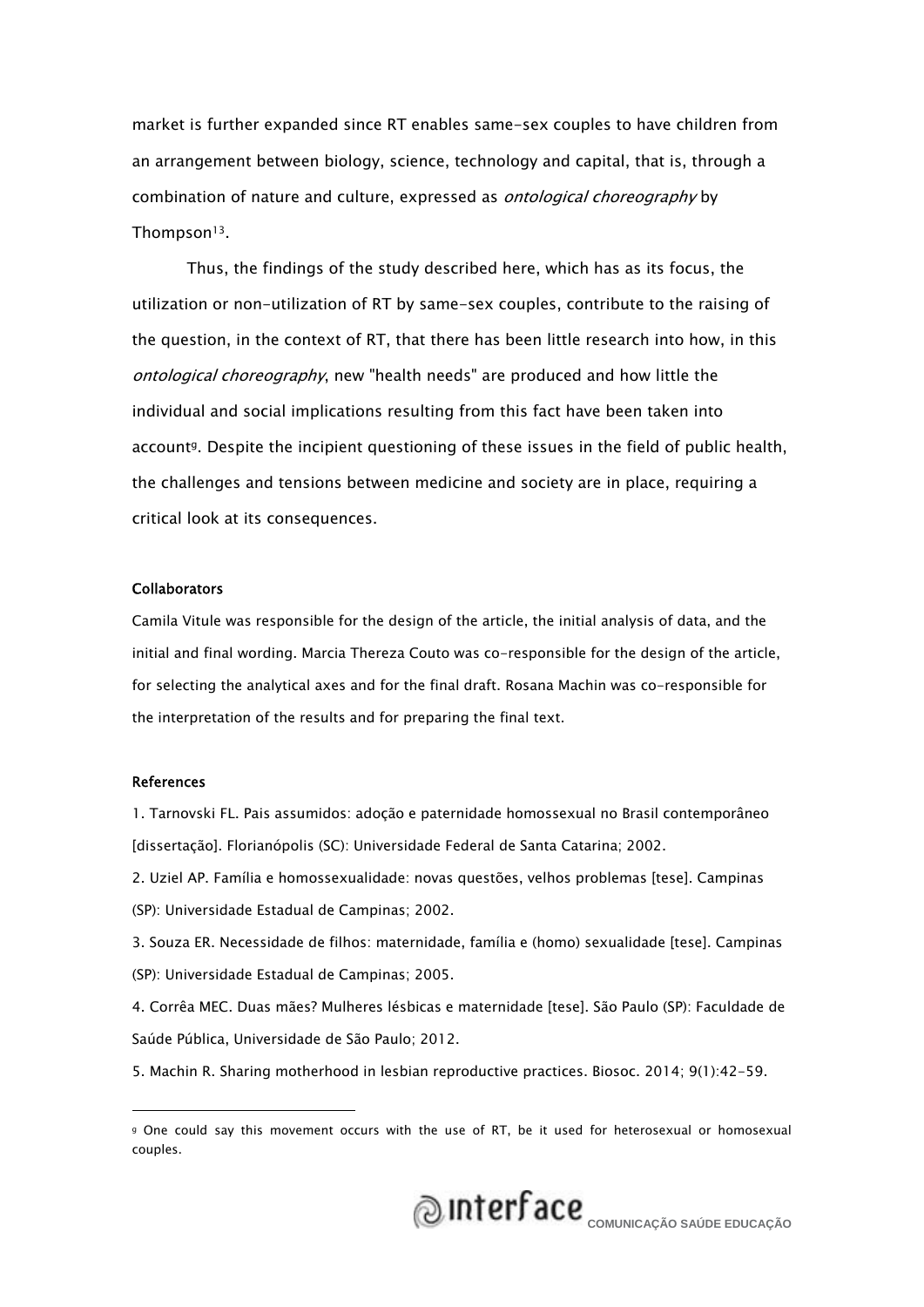6. Rotania AA. Biologia moderna, feminismo e ética. In: Scavone L, organizadora. Tecnologias reprodutivas: gênero e ciência. São Paulo: Ed. Universidade Federal Paulista; 1996. p. 167-87. 7. Fonseca C. A certeza que pariu a dúvida: paternidade e DNA. Estud Fem. 2004; 12(2):13-34.

8. Machin R. Relações de gênero, infertilidade e novas tecnologias reprodutivas. Estud Fem. 2000; 8(1):212-28.

9. Correa MV. Novas tecnologias reprodutivas: limites da biologia ou biologia sem limites? Rio de Janeiro: Eduerj; 2001.

10. Donnangelo MCF, Pereira L. Saúde e sociedade. São Paulo: Duas Cidades; 1976.

11. Strathern M. Parentesco por iniciativa: a possibilidade de escolha dos consumidores a as novas tecnologias de reprodução. Anal Soc. 1991; 25(114):1011-22.

12. Ramírez-Gálvez MC. Novas tecnologias reprodutivas conceptivas: fabricando a vida, fabricando o futuro [tese]. Campinas (SP): Universidade Estadual de Campinas; 2003.

13. Thompson C. Making parents: the ontological choreography of reproductive technologies. Cambridge: MIT Press; 2005.

14. Ramírez-Gálvez MC. Razões técnicas e efeitos da incorporação do "progresso tecnocientífico": reprodução assistida e adoção de crianças. Soc Estado. 2011; 26(3):565-85.

15. Ferreira MF. As novas regras para reprodução assistida na Folha de São Paulo [Internet]. In: IX Congreso Iberoamericano de Ciencia, Tecnología y Género; 2011; Sevilha, Espanha [acesso 2013 Maio 20]. Disponível em: http://www.oei.es/congresoctg/memoria/pdf/FerreiraMaria.pdf 16. Resolução CFM nº 2013/2013, de 16 de abril de 2013. Adota as normas éticas para a utilização das técnicas de reprodução assistida, anexas à presente resolução, como dispositivo deontológico a ser seguido pelos médicos e revoga a Resolução CFM nº 1.957/10. Diário Oficial da União. 9 Maio 2013. Seção 1:119.

17. Resolução CFM nº 1.358/1992, de 11 de novembro de 1992. Adota normas éticas para utilização das técnicas de reprodução assistida. Diário Oficial da União. 19 Nov 2011. Seção 1:16053.

18. Strathern M. After nature: english kinship in the late twentieth century. Cambrige: Cambridge University Press; 1992.

19. Weston K. Families we choose: lesbian, gays, kinship. New York: Columbia University Press; 1997.

20. Finkler K. The kin in the gene: the medicalization of family and kinship in american society. Curr Anthropol. 2001; 42(2):235-63.

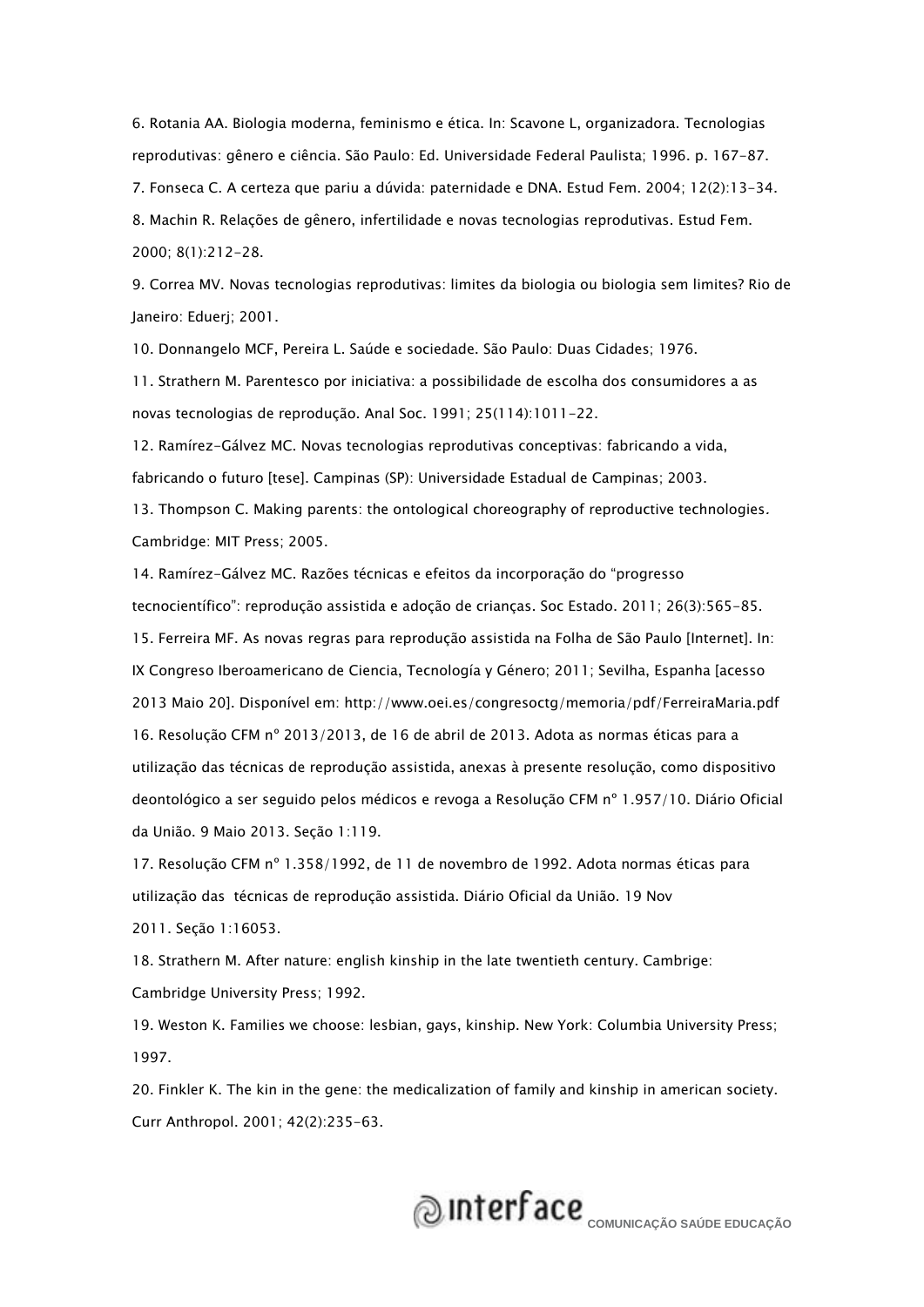21. Fonseca C. Homoparentalidade: novas luzes sobre o parentesco. Estud Fem. 2008; 16(3):769-83.

22. Patton MQ. Qualitative evaluation and research methods. Londres: Sage Publications; 1990. 23. Kendall C, Kerr LRFS, Godim RC, Werneck GL, Macena RHM, Pontes MK, et al. An empirical comparison of respondent-driven sampling, time location sampling and snowball sampling for behavioral surveillance in men who have sex with men, Fortaleza, Brazil. AIDS Behav. 2008; 12(4):97-104.

24. Resolução CFM nº 1957/2010, de 15 de Dezembro de 2010. A Resolução CFM nº 1.358/92, após 18 anos de vigência, recebeu modificações relativas à reprodução assistida, o que gerou a presente resolução, que a substitui in totum. Diário Oficial da União. 6 Jan 2011. Seção 1:79. 25. Gomes R, Schraiber LB, Couto MT, Valença OAA, Silva GSN, Figueiredo WS, et al. O atendimento à saúde de homens: estudo qualitativo em quatro estados brasileiros. Physis. 2011; 21(1):113-28.

26. Luna N. Provetas e clones: uma antropologia das novas tecnologias reprodutivas. Rio de Janeiro: Fiocruz; 2007.

27. Schraiber LB, Mendes-Gonçalves RB. Necessidades de saúde e atenção primária. In: Schraiber LB, Nemes MIB, Mendes-Gonçalves RB, organizadores. Saúde do adulto: programas e ações na unidade básica. 2a ed. São Paulo: Hucitec; 2000. p. 29-47.

28. Strathern M. Reproducing the future: anthropology, kinship and the new reproductive tecnologies. Manchester: Manchester University Press; 1992.

29. Marina S, Marina D, Marina F, Fosas N, Galiana N, Jové I. Sharing motherhood: biological lesbian co-mothers, a new IVF indication. Hum Reprod. 2010; 25(4):938-41.

30. Grossi MP. Gênero e parentesco: famílias gays e lésbicas no Brasil. Cad Pagu. 2003; (21):261-80.

31. Luce J. Beyond expectation: lesbian/bi/queer woman and assisted conception. Canada: University of Toronto Press Incorporated; 2010.

Translated by Tony Champion